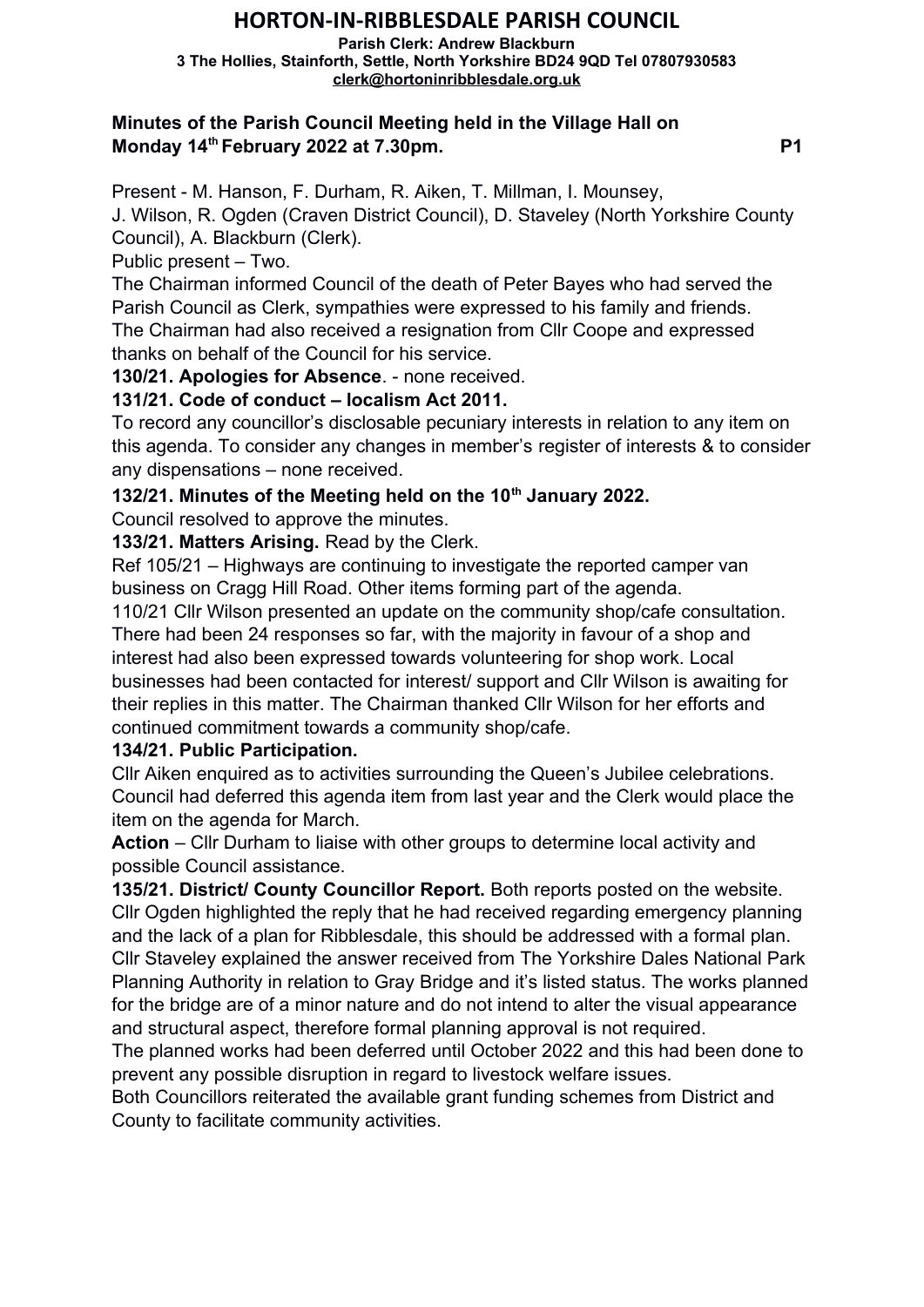#### **Minutes of the Parish Council Meeting held in the Village Hall on Monday 14th February 2022 at 7.30pm. P2**

**136/21. Village Green** – No overnight camping signage.

Council discussed the report received of camper van occupants sleeping outside the Old School. Council deferred a signage decision to determine activity regularity.

## **137/21. Emergency Planning.**

Part of Cllr Ogden's report included 24 hour contact telephone numbers in the event of an emergency assistance requirement by residents following storm or flooding incidents. The offer of assistance had been given by North Yorkshire County Council towards forming an emergency plan for Ribblesdale. Cllr Aiken expressed concern that a plan did not exist for our community and suggested a meeting between the local Parish Councils. Council discussed the current situation and liaising in the first instance with NYCC to determine level of assistance.

**Action** – Clerk to liaise with NYCC.

## **138/21. Financial Risk Assessment 2021-22.**

Council reviewed the risk assessment and resolved to approve the document. **139/21. Douk Ghyll Beck-Side** – land registration.

Residents expressed concern that it seemed the Parish council were to register land adjacent to their property that they had used and maintained for many years. The land adjoining the beck-side between the foot bridge and the B6479 is unregistered land and uncertainty had been reported to Council as to responsibility

and maintenance of the land.

The Clerk informed Council that registering the land on behalf of the PC would not be possible under adverse possession as Council had not used/ maintained the land in question, in particular over a 12 year period. Also registering the land as common land would not prove successful as there were no livestock involved.

The registering of this land as a village green would also prove unsuccessful as it had not been used for the sporting and pastime use of the community and in particular over the past 20 years. Council discussed the issue, no proposal received. **140/21. Gray Bridge Closure** – October 2022.

Item taken under 135/21.

## **141/21. Planning Applications** – No new applications.

Council discussed the notification from Yorkshire Dales Planning Authority that the Railway Station cafe/bar application C/44/212A was to be considered by Committee on 22/02/2022 at Grassington. Council reiterated the need for the station to retain a community facility as over the years these facilities have disappeared, the Old School is not being used any more for the community as a sale is being sought by the Diocese, the Village Hall is too small to accommodate filing cabinets as well as group use. The facility for filing cabinet storage is essential to the Parish Council. **Action** – Clerk to forward comments to YDNP Planning.

## **142/21. Highways, Street Lighting & Maintenance.**

Cllr Mounsey reported a pothole of concern between Horton & Selside. **Action** – Clerk to report.